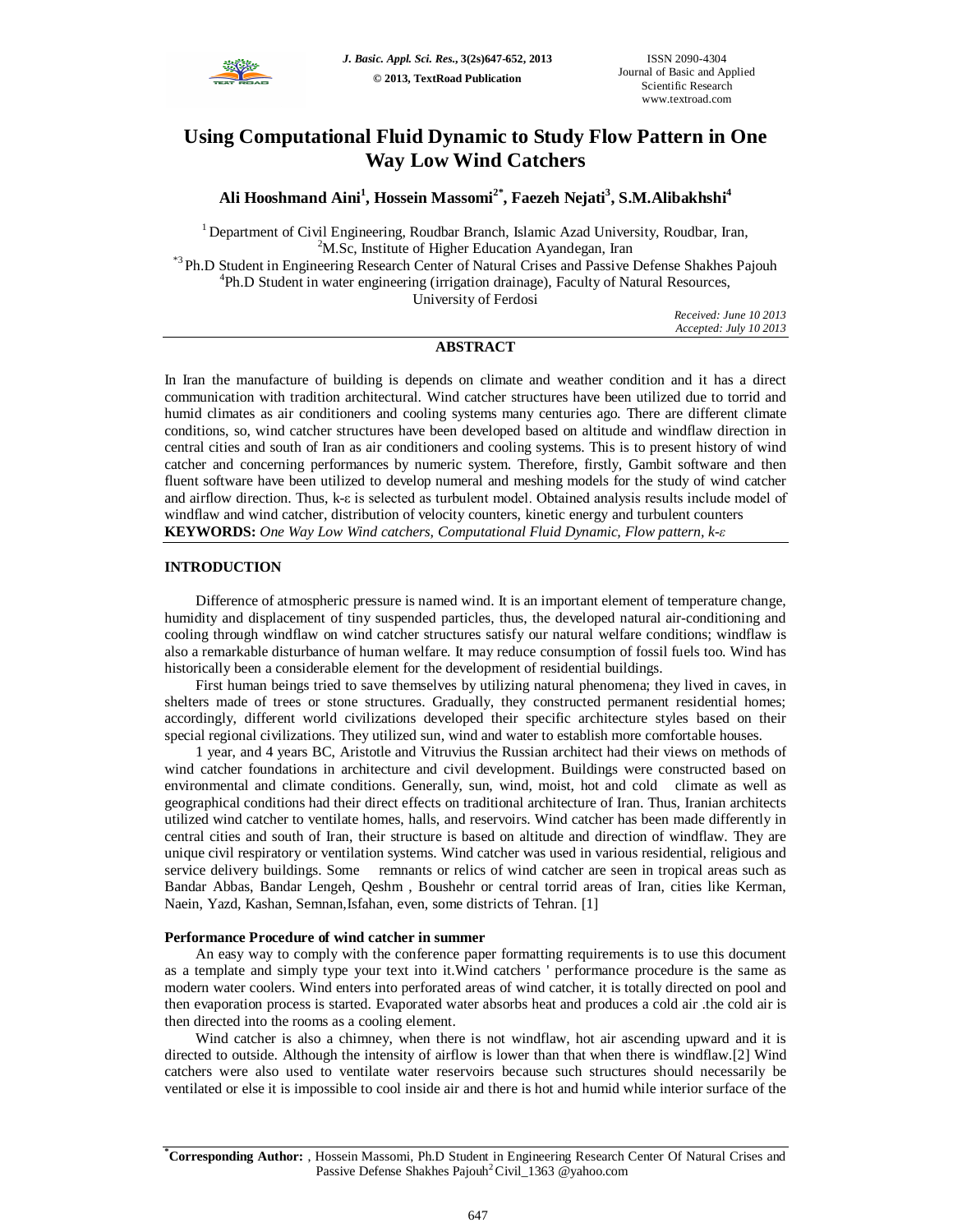water reservoir is destroyed, so, all water reservoirs are equipped with louver or wind catcher to direct windflaw to the inside and outside of the structure to cool the inside area of water reservoir.[3]

Wind catcher is usually directed towards the most effective airflow entrance zone to direct cool air into the interior space of buildings or other concerning structures, while rear of wind catcher structure is directed towards windflaw or Qibleh, there is windflaw with dust.

#### **History of wind catcher**

All paragraphs must be indented. All paragraphs must be justified, i.e. both left-justified and rightjustified. Wind catcher is a masterpiece of Iranian engineering, its' designer and inventor is unknown. Fully conversant architects and builders of the engineering masterpiece, namely, wind catcher have utilized basics of aerodynamic , thermodynamic , heat transfer , material resistance and effective thermal standards to create it. There is not comprehensive and precise information, but definitely, ancient Iranians invented wind catcher because they knew how to construct wind catchers and how to direct airflow into concerning structures to refresh inside air.

There are many different names of wind catcher on Iranian dictionary, including, Badahanj, Badahang, Badkhan, Badkhaneh, Badkhor, Badras, Badghard, and Badang. Some Iranian poets named wind catcher differently. Abuabdollah Jafar Ibne Mohammad Roodaki Samarqandi, the mealymouthed poet named wind catcher Badghard in a couplet:Too many equipped buildings with wind catchers there were happy pledged people Many historical remnants and books have mentioned wind and its remarkable role in human welfare, Zoroaster, the holy prophet of Iran who according to historians lived 660 years BC said: "We worship land and heaven, graceful heavenly creature, wind; we also worship summit of Alborz Mountain, soil and all useful heavenly creatures."Contemporary well-known and the most reputable Iranian architect have referred to the history of wind catchers, then he said: "Wind catcher is not a new phenomenon but a historical invention utilized with different names in ancient Iran, including Vatghar, Badhanj, Khishood, Khishkhan.Some European and American tourists who have traveled to Iran have reported performance procedures and structure of wind catchers. e.g, Marcopolo has written on his itinerary that: "there are many towns and cities, Hormoz is a city inhabited with Iranian citizens who speak in Arabic, they have constructed wind catchers on their houses to ventilate them and direct windflaw into the houses to make them cool and refresh the inside air." Figure 1 is concerning to Boushehr , Bukinkham has painted and published it on his itinerary in 1802 that is shown 9 wind catcher in the city.[4]



*Figure 1. Painted and published image of Boushehr on Buckingham's' itinerary*

Yazd, the historical city is well-known for its wind catcher, there are majority of wind catcher compared with other central cities of Iran. [5], the highest wind catcher is wind catcher of Dolatabad garden. The mentioned garden is a unique large remnant of Zand dynasty. Mohammad Taghi Khan Bafghi, named the great khan established the garden in Yazd in 1160 solar hegira (Figure.2). [6]



*Figure 2. Wind catcher of Dolatabad garden the highest wind catcher of the world [5]*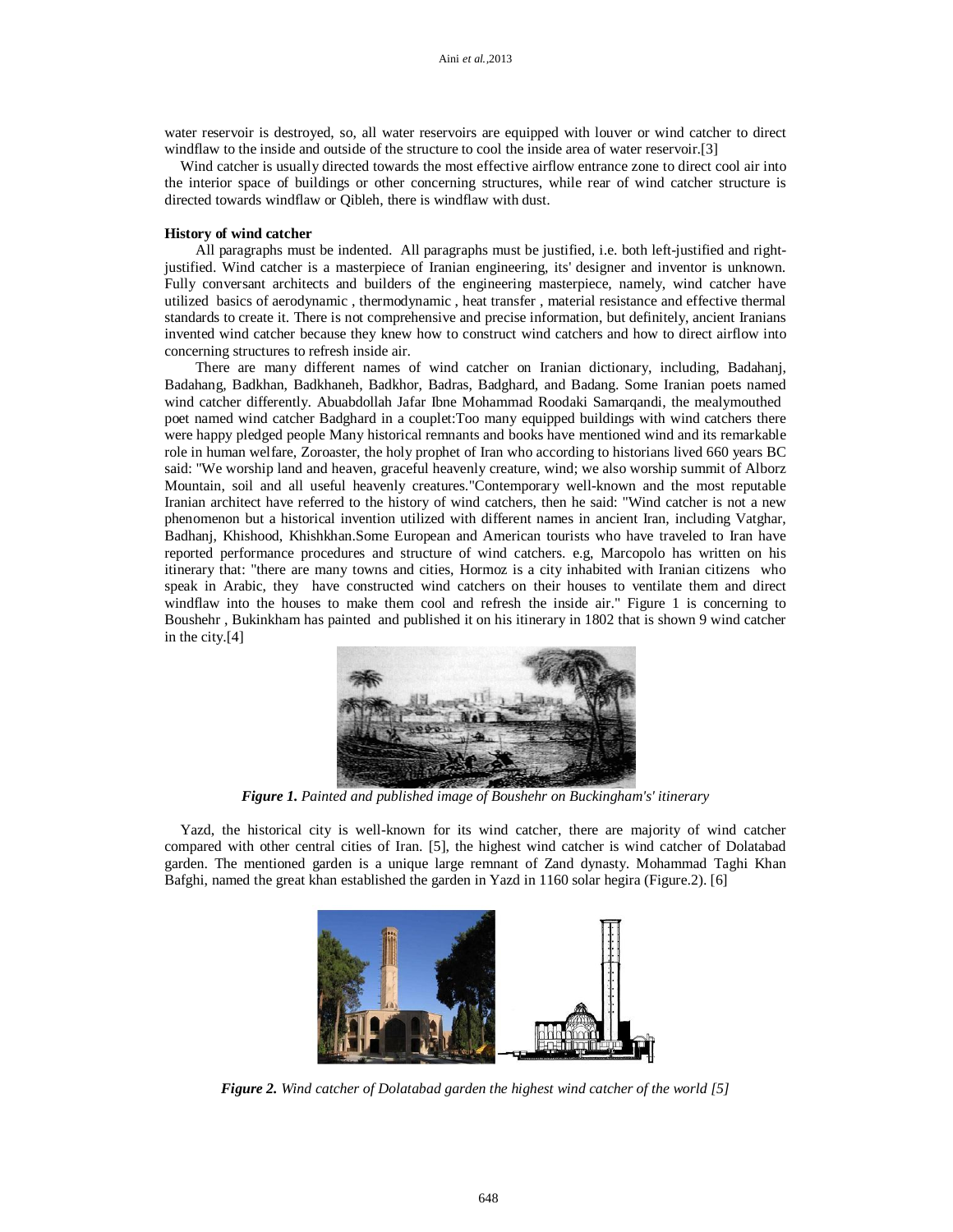Development of modern architecture, especially utilization of mechanical installations has gradually defamed remarkable usage of natural climate conditions in newly constructed buildings, but the involved professional architects and ordinary people have continually focused more on climate to save environment. Friendly Environmental technology has remarkably facilitated recycling and resumption of industrial waste materials to utilize pure and clean solar, wind, and water energy. Designers of traditional architecture have also tried to focus more on climate and environmental conditions to establish residential buildings and other concerning structures.

Extensive use of nonrenewable fossil energies is the most important deficiency in modern architecture because of cheap materials , ineffective transportation system , unfit practical designers of heating and cooling systems are due to ignorance of climate conditions.[7] thus, qualified and experienced experts have effectively tried to utilize native construction materials based on modern technologies , they try to use renewable solar, wind, and water energies in cooling and heating systems to develop modern air conditioning units, architects and professionals of energy systems should nearly utilize modern technology based on regional climate conditions.[8]Currently, 40% of energy is used in constructed residential buildings, it is remarkably utilized in cooling and heating systems, not only fossil fuels are wasted irregularly, but also they polluted the environment.[9] Environment is drastically being polluted now because of excessive usage of fossil and electrical fuels. Thus, Automatic ventilation by wind catchers facilitate remarkable energy saving. Residential constructions should utilize the lowest proportion of energy both in heating and cooling systems.Currently advanced technology has remarkably reduced constructional energy consumption by heating and cooling systems. According to a study of American HED plan of housing and industry, it has resulted in 160 Milliard USD saved energy. The plan is to be enforced to automatically reduce consumable energy in high cost industries. Thus, the involved authorities decided to automatically utilize Iranian wind catcher systems.[10]

### **Low wind catchers of east, north-east, south-east of iran**

In route of Heydarie to Gonabad, north of Ghaenat piedmont and south of Bakherz Mountain in Khorasan and in the most villages, we had seen the short wind catcher. One of the village is name Mahne that we seen in figure 3a.with different weather condition we seen this kind of wind catcher up to zabol. In the Mahne village, the compatible wind puff in the low height and it goes into room by wind catcher. Every house have lot of room and this room arrange in the different part of the house in the courtyard as you seen in the figure 3b.wich rooms that be use most of the time equipped by wind catcher. In winter for interception of the wind they close the entrance of the wind. The dust wind puff in the behind of wind catcher. Because of different condition and different texture in village, the some kind of wind catcher that makes upper than the roof makes most welfare and better climate for citizens.[11]



*Figure 3. a- the view of one way low wind catcher in the Mahne village b-the view of one way low wind catcher in Zabol[11]*

#### **Numerical simulation of wind catcher**

There are three methods to solve concerning problems of fluid mechanics; they include tentative, analytical and numeral methods. In engineering calculations, different sciences have remarkably advanced in 10 recent decades. Majority of researchers are using numeral systems because of high cost tentative systems or ineffective analytical systems to solve concerning problems. [12]

Gambit software was utilized to recognize and calculate airflow behavior passing through the wind catcher based on available maps (figure.4). According to figure.6, air entrance velocity and output pressure have been used to solve the problems. Then the calculated results are entered into fluent software. Fluent is the most advanced and complex numeral programming software to model air flow and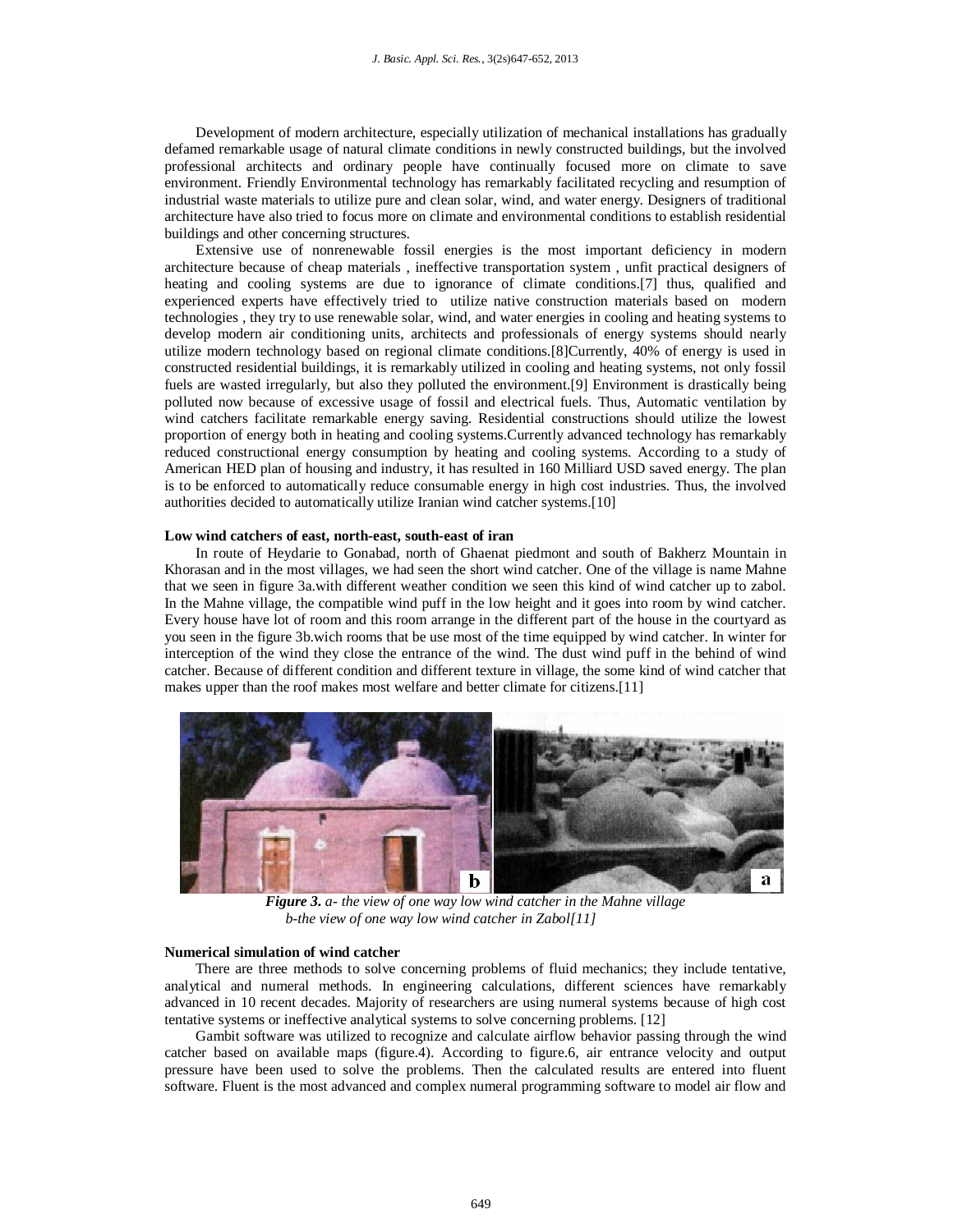thermal transfer. The software is based on limited volume that is a very powerful and effective calculation method in fluid mechanics. [13]

k-ε is chosen as a turbulent model, it is a relatively complete and general but a very expensive model. It is to describe turbulent as well as medium entering turbulent properties to reduce effective disturbance. There are two air transfer equations named PED or partial differential equation, they are applied to solve k, turbulent kinetic energy and reduction rate of turbulent kinetic energy.



*Figure 4. Geometry, Meshing and Boundary condition in Model*

k-ε standard model, air transfer equation (1) and (2) for ε, k is applied by the fluent software: [14] [15]

$$
\frac{\partial}{\partial t}(\rho k) + \frac{\partial}{\partial x_i}(\rho k u_i) = \frac{\partial}{\partial x_i} \left[ \left( \alpha + \frac{\alpha_t}{\sigma_k} \right) \frac{\partial}{\partial x_j} \right] + G_k + G_b \tag{1}
$$

$$
\frac{\partial}{\partial t}(\rho \varepsilon) + \frac{\partial}{\partial x_i}(\rho \varepsilon u_i) = \frac{\partial}{\partial x_i} \left[ \left( \alpha + \frac{\alpha_t}{\sigma_k} \right) \frac{\partial \varepsilon}{\partial x_j} \right] + C_{1s} \frac{\varepsilon}{k} (G_k + C_{3s} G_b) - C_{2s} \rho \frac{\varepsilon^2}{k}
$$
(2)

$$
k = \frac{1}{2}(\overline{u'^2} + \overline{v'^2} + \overline{w'^2})
$$
\n(3)

k=Mass unit of concerning turbulent of kinetic energy,  $\omega$  =Turbulent viscosity, Gk=Produce turbulent kinetic energy for medium velocity gradient, Gb=Produced turbulent kinetic energy for buoyancy force. There are five constant and controllable equations including following values:

$$
\sigma_k = 1.0
$$
  $C_{\alpha} = 0.09$   $C_{1\epsilon} = 1.44$   $C_{2\epsilon} = 1.92$   $\sigma_{\epsilon} = 1.30$ 

For discussion of wind flow in the short wind catcher the inlet velocity is 5 meter per second, Obtained results of airflow have shown based on 5 -8 figures.



*Figure 5. .Velocity vectors in one way low wind catcher*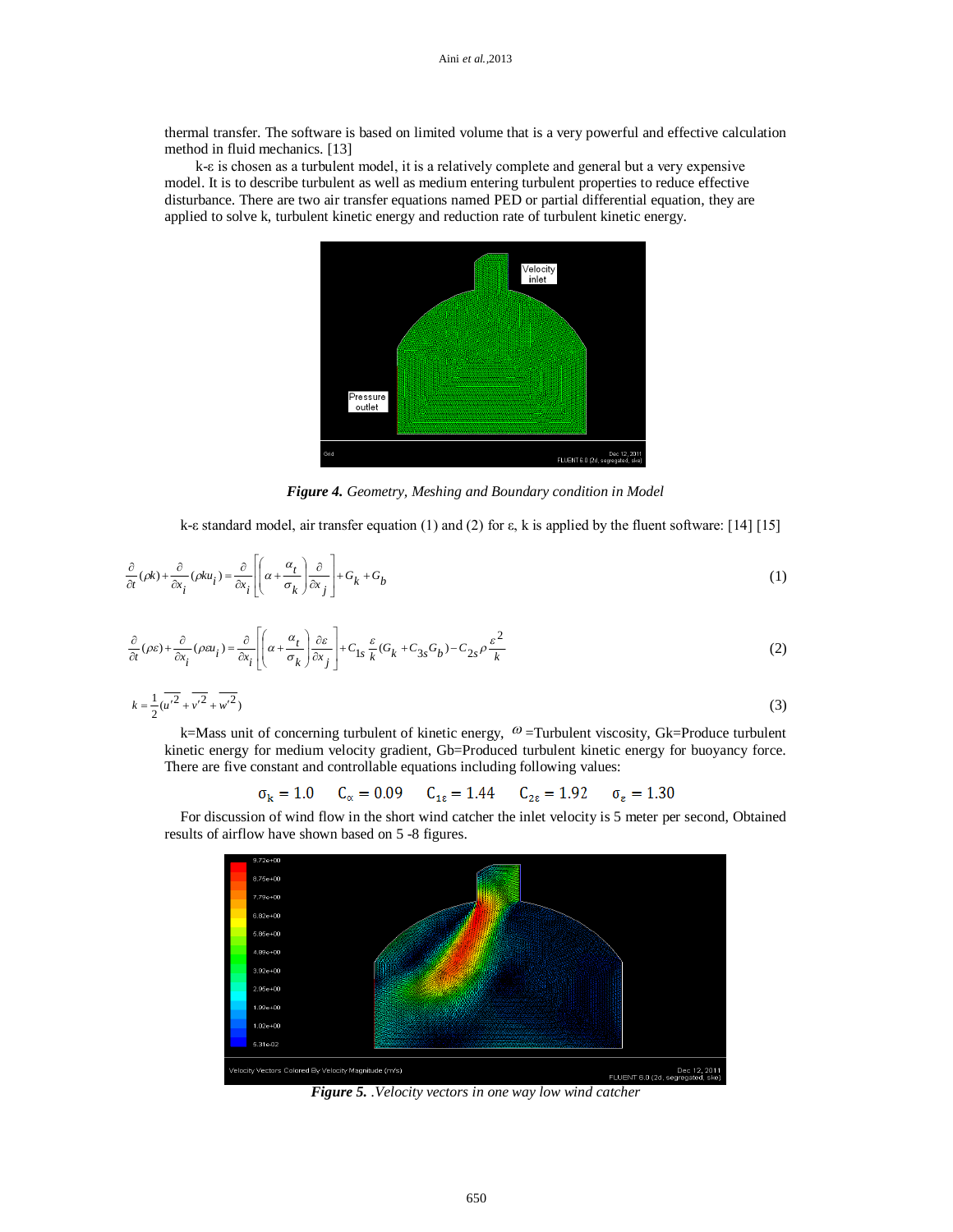

*Figure 6. .Velocity vectors in x direction*



*Figure 7. Velocity vectors in x direction*



*Figure 8. Flow Pattern in one way wind catcher*

# **CONCLUSION**

According to outcomes and figures in this research we can conclude that:

1- The maximum velocity vector in x direction is happen at the part of somewhere that we have much horizontal flow, the maximum value in positive X direction is happen in the bottom of